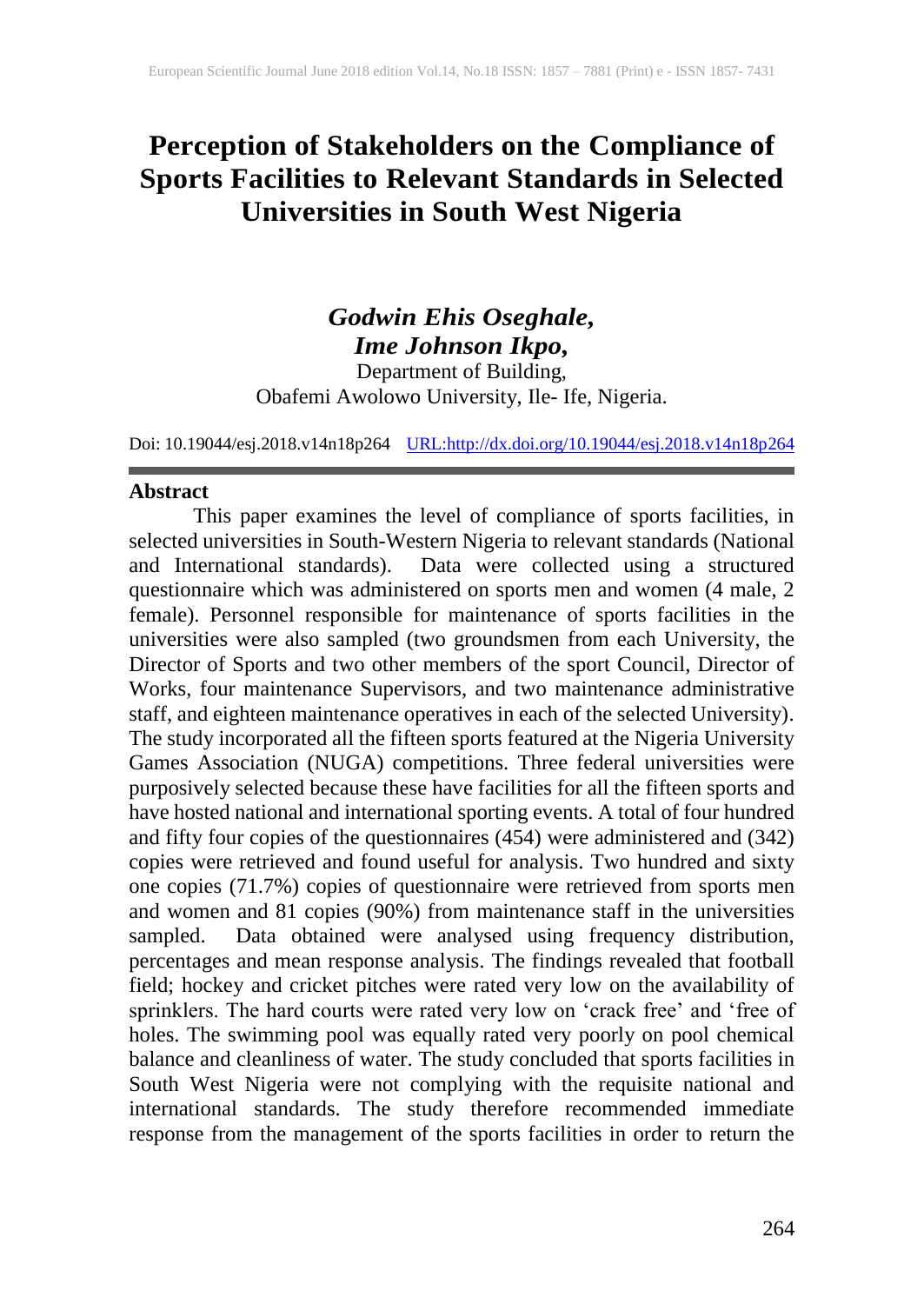facilities to normal operations halt accelerated deterioration, correct cited safety hazards and life safety code violations.

**Keywords:** Sports, Facilities, Maintenance, Compliance, Standards

# **Introduction**

In recent times the developments of sports facilities has been given prominence in Nigerian university campuses, primarily because excellence depends much on intellectual capability. It is in these university sport complexes that future leaders, captains of industry, entrepreneurs, professionals and scientists develop and sustain their physical component as well as stimulate their intellectual threshold (Mat, *et. al*., 2009). A sport facility is a place where sports and ancillary affairs take place. In order to optimise the use of these facilities, their availability and functionality are essential at all times. Sports have been considered as the most crucial tool for managing a society and preventing adverse medical conditions such as obesity and other chronic disorders. For this reason, the availability of sports facilities through sustainable maintenance management strategies is of prime importance to provide for the needs and expectations of different classes of people including the physical training department, sports men and women, spectators, and the university community as a whole (Adeniran and Ikpo, 2001; Oseghale, 2016).

Sports facilities constitute one of the essential determinants of sports management (Kabido, 1996). According to Ikhioya (1999) availability of standard sports facilities, and standard sports arena for competition is paramount towards promotion and development of sports. Emiola (1999) noted that training and competing with modern and standard sports facilities are part of the motivation for athlete's participation in sports. Therefore, if developing countries such as Nigeria wishes to raise the standard of their games, improved their performance, and achieve success at international sporting events there is need for all concerns in the field of sports to develop and maintain sports facilities in the universities as it is the place where there is a pool of young and talented people of sports men and women (Oseghale, 2016). It is equally important that sports facilities satisfy the requirements of relevant governing bodies (Bartlett, James, Ford, and Temple, 2008).

For any successful execution of sports programme, there must be availability of qualitative and of quantitative facilities to the required standards (Adi, 2005). Ladani (1990) observed that sports facilities can be said to represent the tools that the coaches and the participants must have or use to facilitate the coaching of sports and for competitions. Akpe (1995) observed that if sports programme are to achieve any success and for effective management, there must be availability of sports facilities meeting with the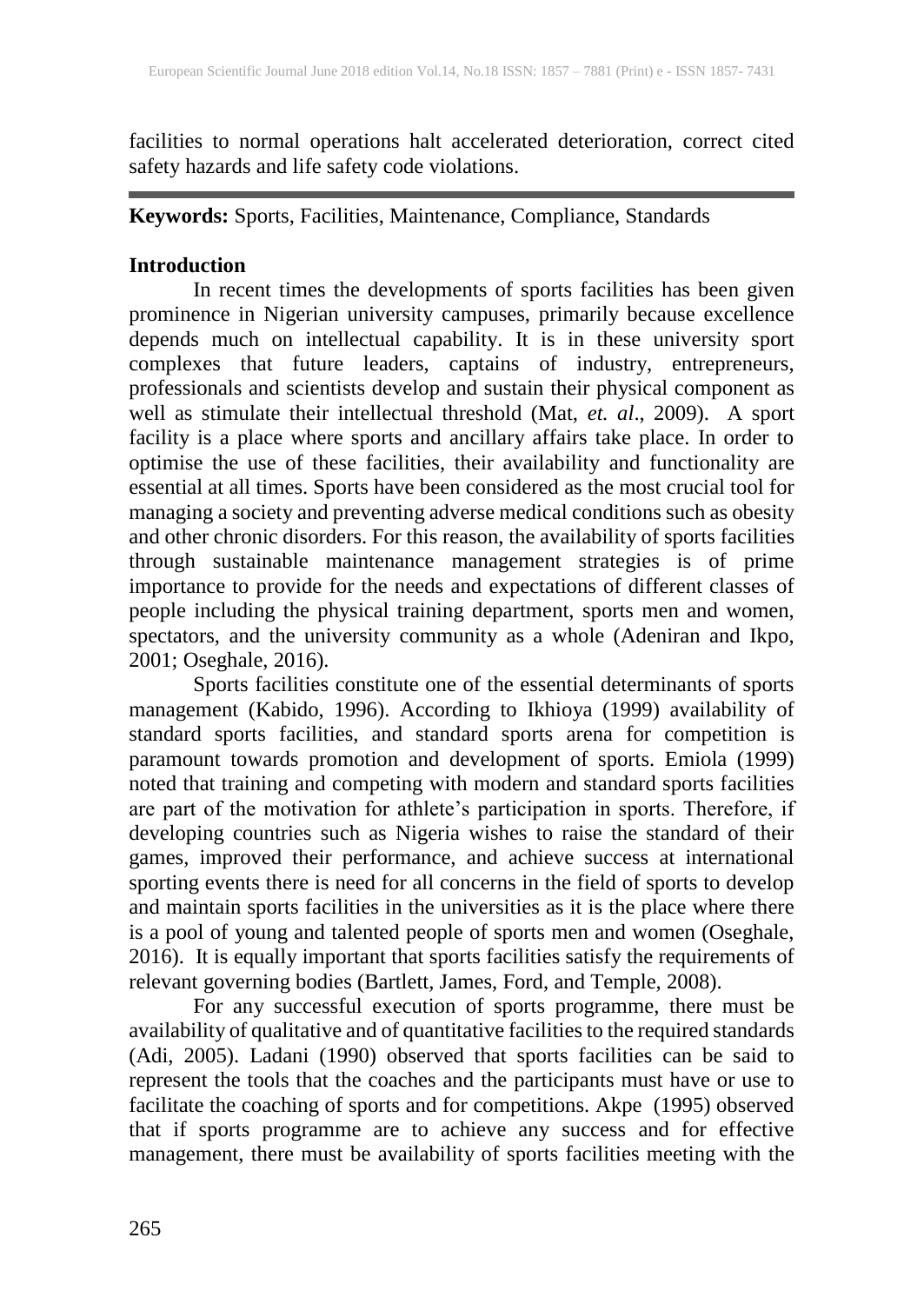relevant standards of the governing bodies (Diejomaoh, 2015; Oseghale, 2016). The provision and maintenance of sport facilities by the college or university will enhance and promote healthy sports competitions. Amusa (2000) observed that lack of sports facilities hinders the organization and management of sports programmes in tertiary institutions. According to Talabi (1998), the attainment of a world class status in sports is a reflection of the presence of top standard equipment and facilities.

Ekpe (2001) noted that it is difficult to separate the standard of sports in a country from the standard of facilities and equipment available. Omoruan (1996) noted that facilities and equipment are the greatest among all factors that affect the growth of a sport. Ogbemudia (2001) emphasized that if Nigeria must attain the desired standards in performance and attain top ratings in the Olympic Games, then the planning and management of sports facilities and equipment must not only be broad based but also be backed-up with adequate provision and maintenance of the available facilities and equipment to relevant standard.

The nature of sports events and competition requires that sport facilities meet the minimum standards of national and international governing bodies in order to host competitions. Some examples of National governing bodies in sports in Nigeria include Badminton Federation of Nigeria, Nigeria Basketball Association, and Nigeria Football Federation, Gymnastics Federation of Nigeria, Nigeria Hockey Federation, Nigeria Olympic committee and a host of others. Some examples of international governing bodies in sports include UK Sports, Central Council for Physical Recreation (CCPR), and International Olympic Committee (IOC) among others. To this end, sports facilities require regular maintenance at all times. The testing of the performance of a sport surface is carried out to determine its level of compliance with minimum standard set by the national and international governing bodies before any major competition (Bartlett, 2008; Oseghale, 2016). This paper therefore examines the perception of stakeholders on the level of compliance of sport facilities to national and international standards in selected universities in south western Nigeria.

### **Research Methodology**

The study population comprises sportsmen and women and staff of maintenance department in selected universities in south west Nigeria. The sample frame covered all the universities in South west, Nigeria accredited by the National Universities Commission (NUC). The sample frame also covers all fifteen sporting events that features in Nigerian University Games Association (NUGA). (Nigerian university games association (NUGA), organise level sports events in Nigeria. It hosts interuniversity sports competition called the University Games). A total of fifteen games feature in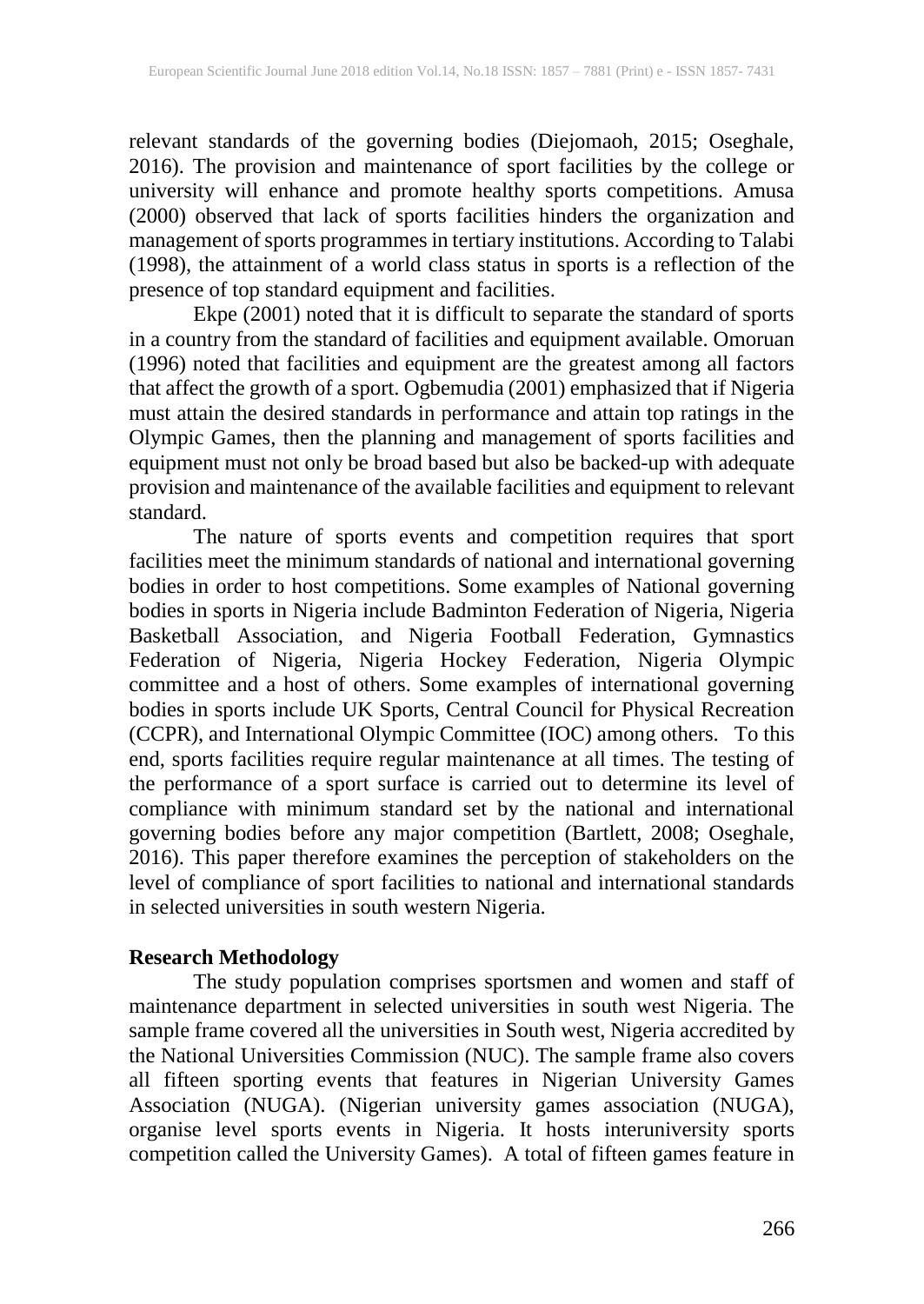NUGA. The games are: badminton, basketball, chess, cricket, football, handball, hockey, judo, squash racket, swimming, table tennis, taekwondo, tennis, track and field and volleyball. A pilot survey conducted for this study revealed that only three federal universities have all the 15 different sports for the study and have hosted National and international sporting events. The three universities are: Obafemi Awolowo University, Ile-Ife; University of Ibadan and University of Lagos. These three universities were therefore selected for the study. For each of the fifteen games two coaches were selected (one for the male and one foe female teams), All four members of NUGA technical committee in South west, two groundsmen from each University, the Director of Sports and two other members of the sport Council, Director of Works, four maintenance Supervisors, and two maintenance administrative staff, and eighteen maintenance operatives in each of the selected University, and six sports men and women (4 male, 2 female) in each of the fifteen games in the selected Universities. Therefore the total sample size is four hundred and fifty four respondents. A total of four hundred and fifty four copies of the questionnaires (454) were administered and (342) copies were retrieved and found useful for analysis. Two hundred and sixty one copies (71.7%) out of the total three hundred and four- two duly completed copies of questionnaire were retrieved from sports men and women in the universities sampled. This was lower than the 90% responses obtained from the staff of maintenance department, in which 81 copies of questionnaire were returned out of the 90 copies administered.

## **Results and Discussion General information about the respondents**

The distribution of the respondents showed that staff involved in the sports units in the study represented 16.5% of the respondents, while 83.5% were students and 2.7% of the respondents have been chairman and directors of sports council at one time in the universities. Also 9.2% were coaches, while 24.9% were captains and 60.5% were members of the universities sport teams and 77% of the respondents were male and 23% female. The distribution of the respondents showed that 45.2% spent 1-5 hours, participating in sports recreationally/per week, 23.4% spent 6-10 hours/week, 18.4% spent 11-15 hours/week while 8.8% spent 16-20 hours/week and 4.2% spent 21-25 hours/week. This shows that the respondents have adequate knowledge and experience in the field of sports to supply adequate information.

# **Level of Compliance of Sports Facilities to National and International Standards**

The respondents were asked to rate the sports facilities for the fifteen NUGA sporting events in their universities according to the level of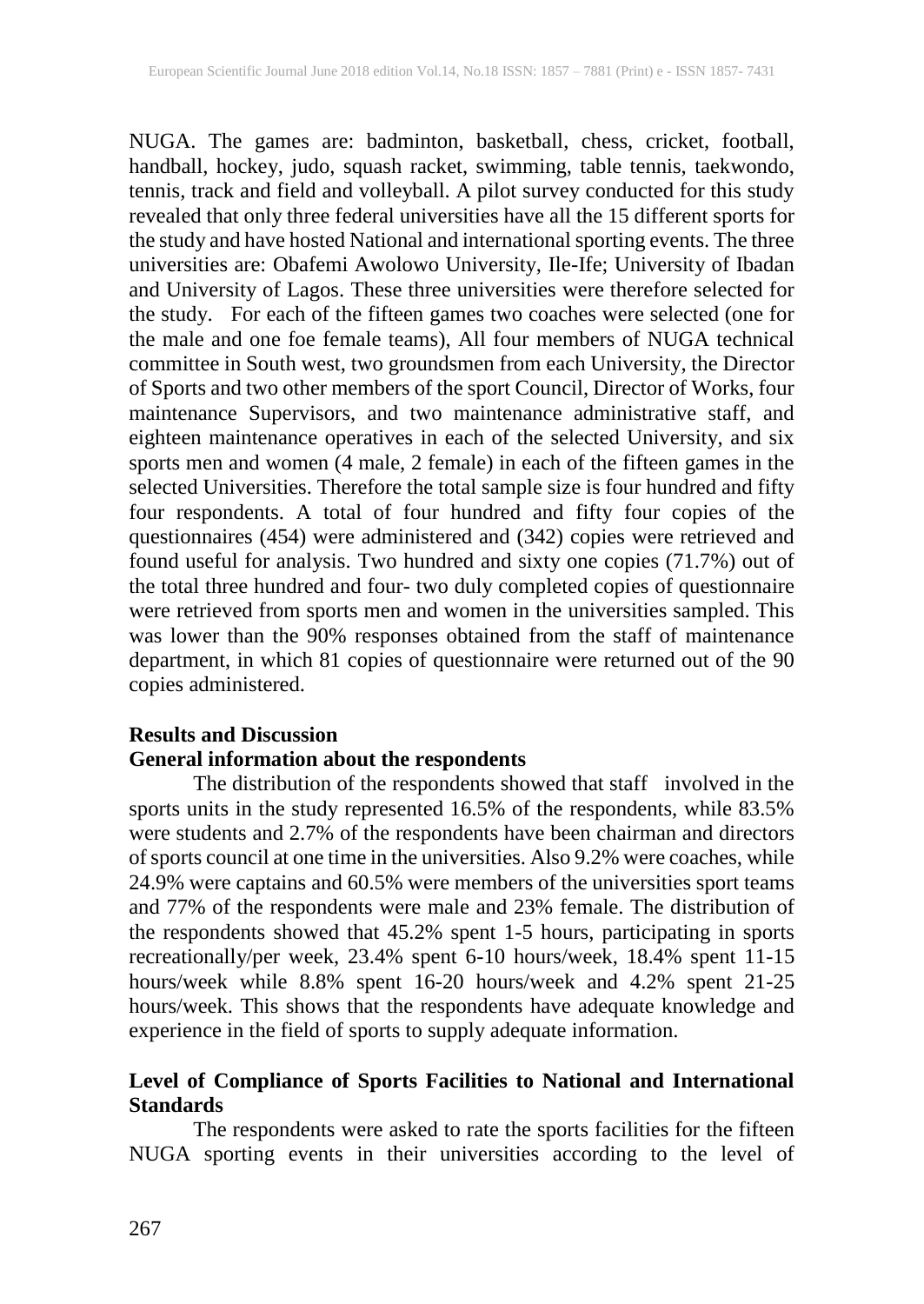compliance to national and international standards. The respondents were asked to indicate their perception on a 5 point scale ranging from 1 unacceptable, 2- very poor, 3 – satisfactory, 4 – very good and 5 – excellent. This is presented in Table 1.

| $\frac{1}{2}$ exective by sportsment and $\frac{1}{2}$ since $\frac{1}{2}$ |        |           |                |  |  |  |  |
|----------------------------------------------------------------------------|--------|-----------|----------------|--|--|--|--|
| <b>Sport Facilities</b>                                                    | Mean   | <b>SD</b> | Rank           |  |  |  |  |
| Track and field                                                            | 3.7240 | 1.0139    |                |  |  |  |  |
| Swimming pool                                                              | 3.4686 | 1.1587    | $\overline{2}$ |  |  |  |  |
| Football pitch                                                             | 3.4502 | 1.1351    | 3              |  |  |  |  |
| Table tennis                                                               | 3.4409 | .9937     | 4              |  |  |  |  |
| Squash                                                                     | 3.4219 | .9201     | 5              |  |  |  |  |
| Volleyball court                                                           | 3.3834 | .9632     | 6              |  |  |  |  |
| <b>Basketball court</b>                                                    | 3.3175 | .9073     | 7              |  |  |  |  |
| Tennis court                                                               | 3.3028 | .9612     | 8              |  |  |  |  |
| Judo hall                                                                  | 3.2350 | .8846     | 9              |  |  |  |  |
| Handball                                                                   | 3.1967 | .8994     | 10             |  |  |  |  |
| Taekwondo playground                                                       | 3.1634 | .9661     | 11             |  |  |  |  |
| <b>Badminton</b> court                                                     | 3.1359 | .8840     | 12             |  |  |  |  |
| Cricket pitch                                                              | 3.0735 | .9040     | 13             |  |  |  |  |
| <b>Badminton</b> court                                                     | 3.0701 | .9928     | 14             |  |  |  |  |
| Hockey pitch                                                               | 3.0044 | 2.2301    | 15             |  |  |  |  |

**Table 1**: Level of Compliance of Sports Facilities to National and International Standards as Perceived by Sportsmen and Women

Mean response analysis was calculated for the rating of the sports facilities on their level of compliance to national and international standards. The finding reveals that Track and field with a mean score of (3.72) was rated numbers 1, followed by swimming pool with a mean score of (3.47), football pitch with a mean score of (3.45), table tennis gym mean score of (3.44), squash court with a mean score of (3.42), However, hockey pitch had the least rating with a mean score of 3.004.

# **Assessment of Sports Facilities Level of Compliance to National and International Standards using Performance Indicators and Parameters**

The level of compliance of the sports facilities to national and international standards were further assessed using the performance indicators and parameters for rating the standards of courts and fields of play as in Lee, (2008). The respondents were asked to use these parameters to assess the football pitch, cricket/ hockey pitch and the outdoor hard courts areas, the swimming pool, and the quality of lighting in the sports complexes. The respondents were asked to indicate their perception on a five point scale ranging from 1 – unacceptable, 2 – very poor, 3 – satisfactory, 4 – very good and  $5 -$  excellent. This is presented in Table 2.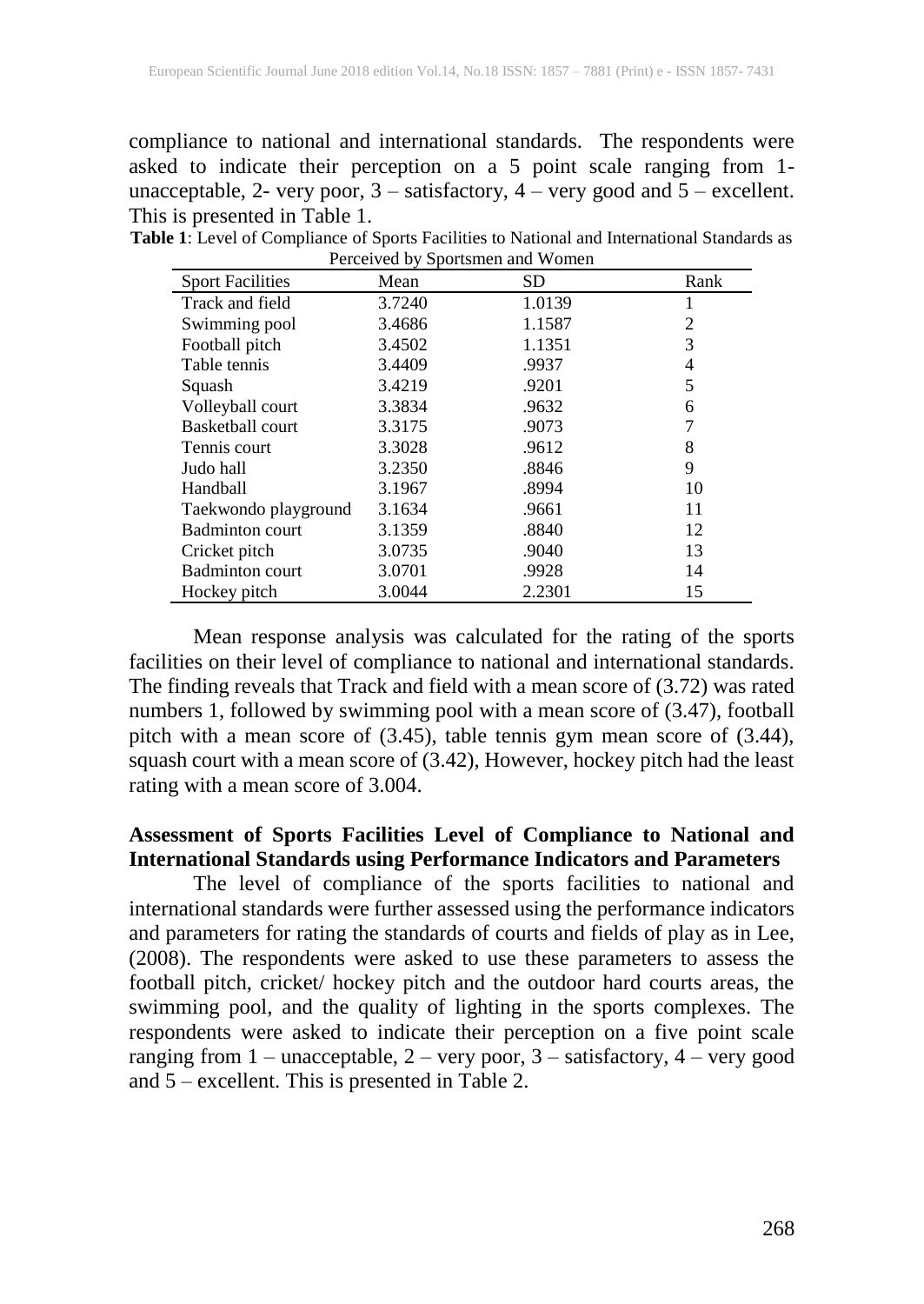| using the Assessment Parameters as Perceived by Sportsmen and Women |        |           |                  |                |  |  |
|---------------------------------------------------------------------|--------|-----------|------------------|----------------|--|--|
| Parameters                                                          | Mean   | <b>SD</b> | Rank             | Overall        |  |  |
|                                                                     |        |           |                  | rank           |  |  |
| <b>Football pitch</b>                                               |        |           |                  |                |  |  |
| Ease of running on the pitch                                        | 3.4016 | .9720     | 1                |                |  |  |
| Ball bounce/roll performance                                        | 3.3984 | .9275     | 2                |                |  |  |
| Type of grass                                                       | 3.3765 | 1.0571    | 3                |                |  |  |
| Type of vegetation                                                  | 3.3478 | .9288     | 4                |                |  |  |
|                                                                     |        |           | 5                |                |  |  |
| Friction/adhesion of the pitch                                      | 3.3440 | .9280     |                  |                |  |  |
| Ease of turning/pivoting on the pitch                               | 3.3320 | .9346     | 6                |                |  |  |
| Pitch gradient                                                      | 3.3294 | .9398     | $\boldsymbol{7}$ |                |  |  |
| Availability of sprinkler                                           | 3.0886 | 1.2537    | 8                |                |  |  |
| Mean Average                                                        | 3.3273 |           |                  | 3              |  |  |
| <b>Cricket pitch</b>                                                |        |           |                  |                |  |  |
| Type of grass                                                       | 2.9370 | 1.1872    | $\mathbf{1}$     |                |  |  |
| Ease of turning/pivoting on the pitch                               | 2.9034 | 1.0923    | $\overline{2}$   |                |  |  |
| Pitch gradient                                                      | 2.8833 | 1.1143    | 3                |                |  |  |
| Ease of running on the pitch                                        | 2.8675 | 1.1019    | 4                |                |  |  |
| Friction/adhesion of the pitch                                      | 2.8417 | 1.0939    | 5                |                |  |  |
| Ball bounce/roll performance                                        | 2.8285 | 1.0807    | 6                |                |  |  |
| Availability of sprinklers                                          | 2.8067 | 1.1684    | 7                |                |  |  |
| Type of vegetation                                                  | 2.7899 | 1.1464    | 8                |                |  |  |
| Mean average                                                        | 2.8332 |           |                  | 5              |  |  |
| Hard courts (Basketball, Handball, Tennis and Volleyball courts)    |        |           |                  |                |  |  |
| Straightness of marking line                                        | 3.5301 | .9631     | 1                |                |  |  |
| Ball bounce/roll performance                                        | 3.4739 | .9420     | $\overline{c}$   |                |  |  |
| Coefficient of friction (slip, slide, nonslip)                      | 3.2323 | .9927     | 3                |                |  |  |
| Colour                                                              | 3.1938 |           | 4                |                |  |  |
|                                                                     |        | 1.0103    | 5                |                |  |  |
| Free of dry rot/mold<br>Smoothness of the court                     | 3.1804 | 1.0643    | 6                |                |  |  |
|                                                                     | 3.1589 | .9951     |                  |                |  |  |
| Free of holes                                                       | 3.0909 | .9778     | 7                |                |  |  |
| Crack free                                                          | 3.0158 | 1.1054    | 8                |                |  |  |
| Mean average                                                        | 3.2345 |           |                  | 4              |  |  |
| <b>Swimming pool</b>                                                |        |           |                  |                |  |  |
| Size of pool                                                        | 3.5740 | 1.1712    | 1                |                |  |  |
| Pool temperature                                                    | 3.4133 | 1.0057    | $\overline{2}$   |                |  |  |
| Water leakage                                                       | 3.3991 | 1.0343    | 3                |                |  |  |
| Clogging of water outlet                                            | 3.3864 | 1.0516    | 4                |                |  |  |
| Water pressure                                                      | 3.3750 | 1.0599    | 5                |                |  |  |
| Cleanliness of water                                                | 3.3644 | 1.0651    | 6                |                |  |  |
| Pool chemical balance                                               | 3.2768 | 1.1102    | 7                |                |  |  |
| Mean average                                                        | 3.3984 |           |                  | 1              |  |  |
| Quality of lighting in sport complex                                | 3.3319 | 1.1472    | 1                | $\overline{2}$ |  |  |

**Table 2**: Level of Compliance of Sport Facilities to National and International Standard

Mean response analysis was calculated for the parameters for assessing the football pitch. The result showed that the football pitch was rated number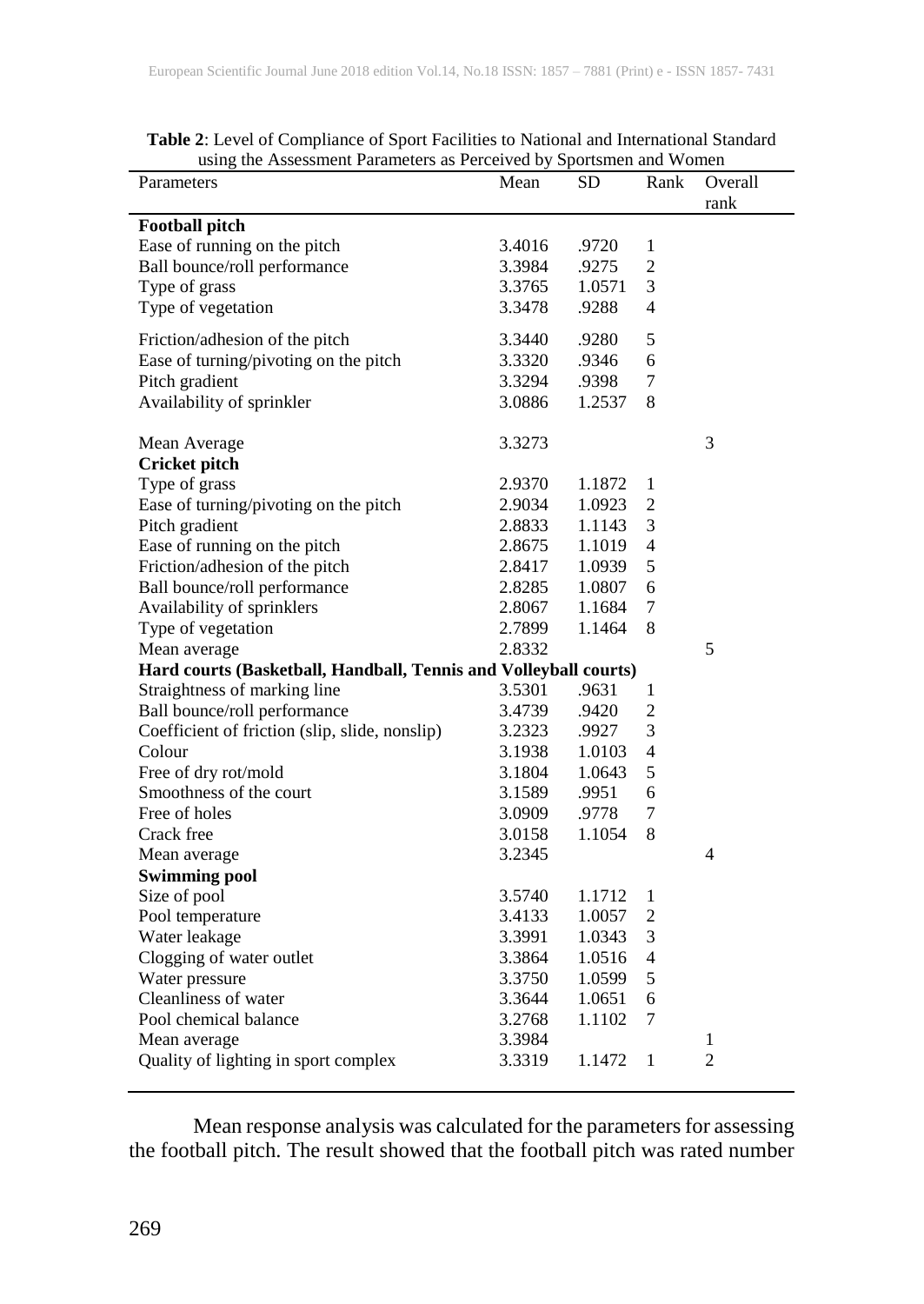one on the ease of running on the pitch with a mean score of 3.402 followed by ball bounce and rolls performance with a mean score of 3.398, type of grass with a mean score of 3.377, type of vegetation with a mean score of 3.348 and friction/adhesion of the pitch with a mean score of 3.344. However, the football pitch was rated, lowest on availability of sprinklers with a mean score of 3.089 and pitch gradient with a mean score of 3.329.

Cricket/Hockey pitch was rated number one on type of grass with a mean score of 2.937 followed by 2 – ease of turning/pivoting on the pitch with a mean score of  $(2.903)$ ,  $3$  – pitch gradient with a mean score of  $(2.833)$ ,  $4$  – ease of running on the pitch with a mean score of (2.868) and friction/ adhesions of the pitch with a mean score of (2.842). Also the cricket/hockey pitch was rated lowest on type of vegetation and availability of sprinkles.

The mean response analysis result for the hard courts (basketball, handball, tennis and volleyball courts) shows that the courts were rated number one on straightness of marking lines with a mean score of 3.530. This was followed by ball bounce/roll performance with a mean score of (3.474), coefficient of frictions (slip, slide vs. nonslip) with a mean score of (3.232), colours of painting with a mean score of (3.194) and free of dry rot/mold with a mean score of (3.180). However the courts were rated very low on crack free, free of holes and smoothness of the courts.

Mean response analysis result for the swimming pool showed that the pools were rated number one on the size of the swimming pool with a mean score of (3.579). This was followed by pool temperature with a mean score of (3.413), water leakage with a mean score of (3.399), clogging of water outlets with a mean score of (3.386) and water pressure with a mean score of (3.375). However the swimming pools were rated lowest on pool chemical balance and followed by cleanliness of water.

#### **Conclusion and Recommendation**

This study assessed sports facilities level of compliance to relevant standards in selected universities in Southwest Nigeria. The three universities sampled have facilities for the fifteen NUGA games. The mean rank of respondents on the level of compliance of the sports facilities to national and international standards were low and as such were not satisfactory. The athletes rated the level of compliance of the sports facilities to national and international standard low. In the three universities sampled the football field, hockey and cricket pitches were rated very low on the availability of sprinklers. The hard courts were rated very low on 'crack free' and 'free of holes'. This also poses serious danger to the athletes as it increases the risk of injury. The swimming pool was equally rated very poorly on pool chemical balance and cleanliness of water. The study therefore recommends urgent attention from the school authorities and management of the sports council to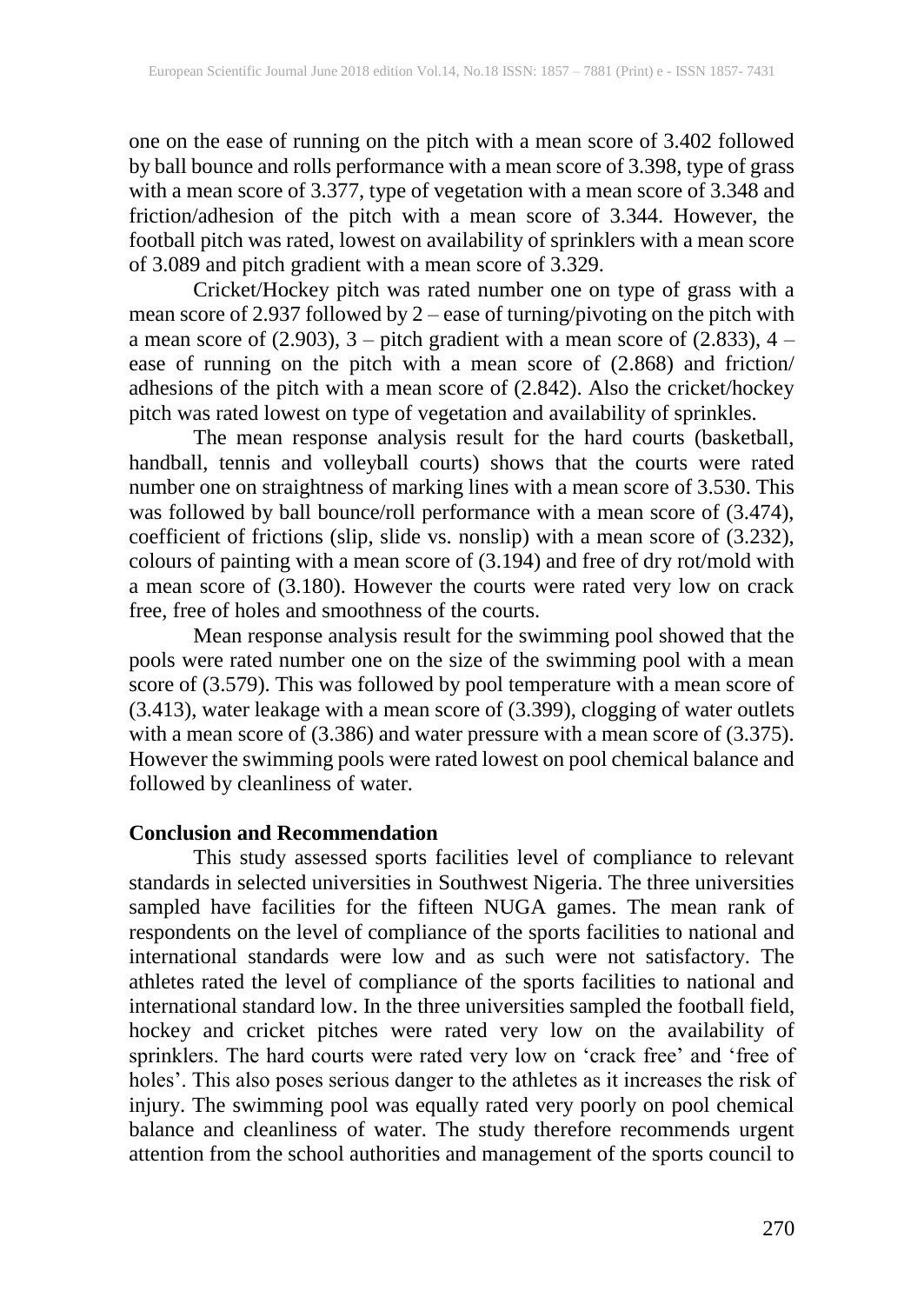the sports facilities. Immediate response from the university authority and members of the university sports council will return the facilities to normal operations halt accelerated deterioration.

## **References:**

- 1. Adeniran, S. O. and Ikpo, I. J. (2001). Management Strategies for University Sports Facilities. *African Journal for Physical, Health Education, Recreation and Dance, 7(2), 349-360.*
- 2. Adi, D. (2015). *Sports management practices in tertiary institution in Taraba state, Nigeria.* M.Sc. thesis in department of Health and Physical education, university of Nigeria, Nsukka. University of Ngeria virtual library.
- 3. Akpe, F. A. (1995). Determinants of sports achievement in Edo State between 1980 and 1985. *Proceedings of guinness NUGA 86 Sports clinic*, Ibadan.
- 4. Bartlett, M. D., James I, T., Ford, M; Temple, M. J., (2008). Testing Natural Turf Sports Surfaces; The Value of Performance Quality Standards. *Journal of sports Engineering and Technology, 223(16), 21-29.*
- 5. Diejomaoh, S. O. E. Akarah, E., Tayire, F.O., (2015). Availability of facilities and equipment for sports administration at the local government areas of Delta State, Nigeria. *Academic Journal of interdisciplinary studies. 4(2), 307-312.*
- 6. Ekpe, S. (2001). Problems of Sports Development in Nigeria *(Report of National Committee on Problem of Sports Development in Nigeria). 583-602.*
- 7. Emiola T. D. (1999) Patterns of school fund management in Nigeria. *Journal of management, 2(1), 5-9.*
- 8. Ikhioya, O. S. A. (1999) *Relationship between mediators of job satisfaction and commitment of physical education teachers in Bendel State secondary schools*. Unpublished Ph.D. thesis report, University of Ibadan, Ibadan.
- 9. Ladani, B. A. (1990) *The civic-child and sports in Nigeria*. Abuja, still water publication,
- 10. Lee, H. H. Y. (2008): *Building Maintenance in the Sport and Leisure Facilities.* Unpublished Ph.D thesis, University of South Australia, Australia.
- 11. Mat, S., Sopian, K., Moktar, M., Hashim, S. H., Abdu Rashid, A., Zian, M. F. M., and Abdullah, G.N. (2009): Managing sustainable campus in Malaysia-Organizational approach and measures, *European journal of social science*. *8(2), 201-214.*